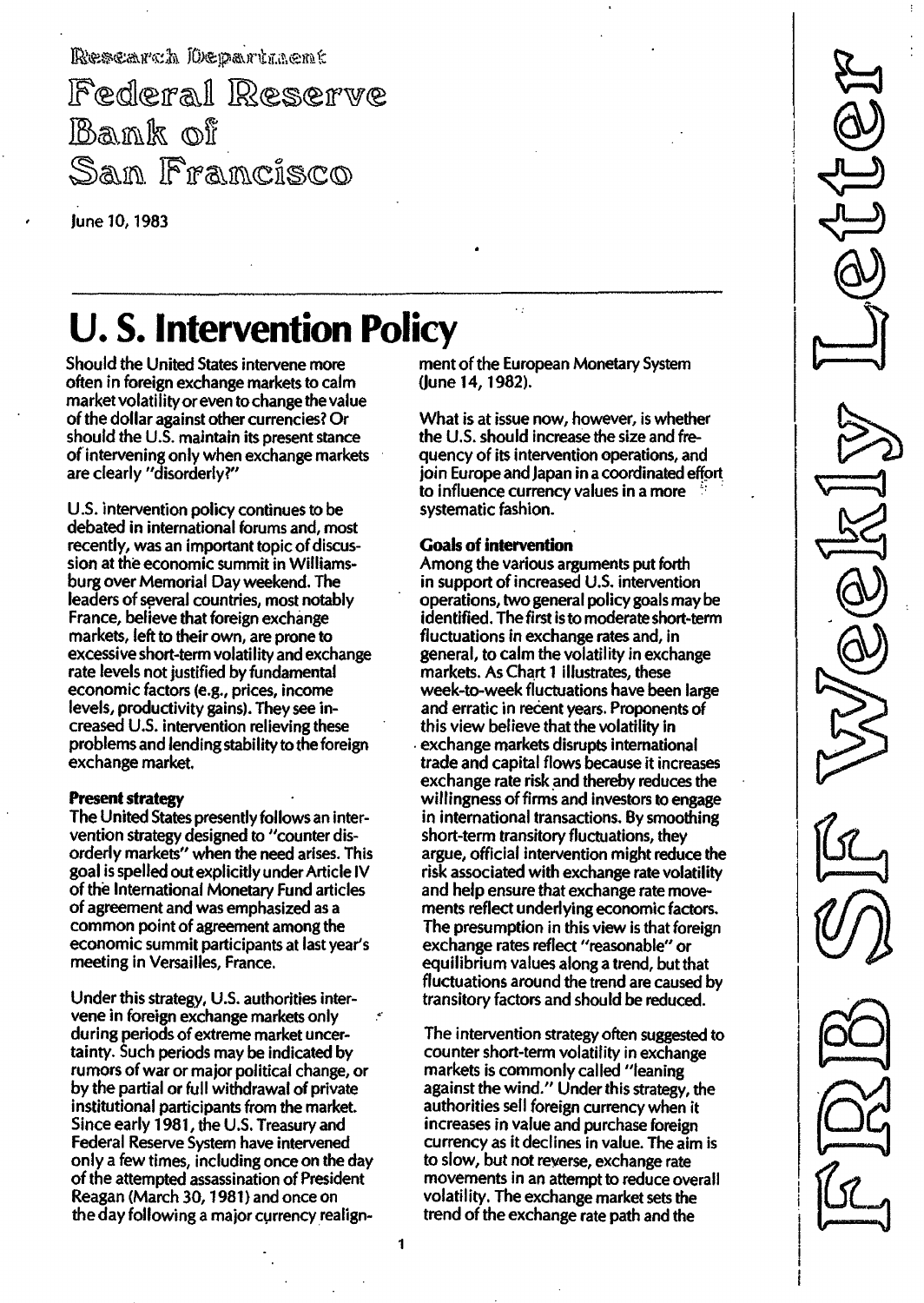Research Department

# Federal Reserve Bank of Sam Francisco

Opinions expressed in this newsletter do not necessarily reflect the views of the management of the Federal Reserve Bank of San Francisco, or of the Board of Covernors of the' Federal Reserve System.

. authorities attempt to reduce fluctuations around the trend.

The second policy goal is to maintain currency values within certain "reasonable" values (e.g., as determined by their relative purchasing power), often called a "target zone:' Proponents of this view believe that exchange rate targeting is necessary in order to avoid the large medium-term swings in exchange rates that the international economy has experienced in recent years. They argue that large medium-term swings in exchange rates disrupt the international economy generally and are particularly damaging to small, export-oriented economies.

To the extent that exchange rate swings diverge from inflation differentials across countries, the competitive position of a country compared to its trading partners will change. As Chart 2 demonstrates, these "real" exchange rate swings have been substantial for the U.S. dollar. From a low in May 1974, for instance, the real rate appreciated more than 12 percent over the following two years, only to switch course and depreciate 10 percent during the period 1 977-78. The dollar began an upward swing in late 1980 and appreciated over 20 percent by the end of 1982.

These swings disrupt production and consumption decisions by shifting relative prices between exports and imports (and import-competing goods), and lead to large changes in the use of a country's resources. The costs to an economy of making these changes can often be substantial. Workers, for example, have to be retrained to produce the new output "mix:' They may suffer bouts of unemployment during the transition. The more "open" a country in terms of the share of GNP accounted for by exports, the larger the disruptive impact these real exchange rate swings may have on the economy. European concerns regarding exchange rate swings may be traced, at least in part, to their export-oriented economies.

(In 1980, the percentage of total GNP consisting of exports was 29 percent in West Germany, 21 percent in France, and 28 percent in Italy; it was only 10 percent in the U.s.)

The "target zone" intervention strategy suggests that central banks should purchase foreign currency when it depreciates below the lower bound of the target zone, and sell foreign currency when it moves above the upper bound. Such a strategy differs from a system of fixed exchange rate parities in that it allows the authorities to shift the target zone in response to changes in fundamental economic conditions.

The target zone strategy thus presumes that the authorities are better able to determine equilibrium exchange rate values than the market mechanism. Not only does the strategy call for countering the fluctuations around a given trend, as in the "leaning against the wind" strategy, it also calls for determining the trend of exchange rates.

#### Effectiveness of intervention

The modern theory of exchange rate determination suggests that intervention is probably effective in moderating exchange rate fluctuations on a daily or weekly basis, but that it doesn't have much effect over longer periods unless countries also adjust their domestic policies to bring about an "external" balance. The limited empirical evidence that is available seems to support this view. A major international study on official intervention commissioned after last year's economic summit in Versailles, for example, concluded that "intervention can be useful to counter disorderly markets and to reduce volatility" but "will normally be useful only when complementing and supporting other policies."

Modern exchange rate theory distinguishes three basic channels through which official intervention works: the "flow supplydemand" channel, the "portfolio balance" channel and the "signalling" channel. The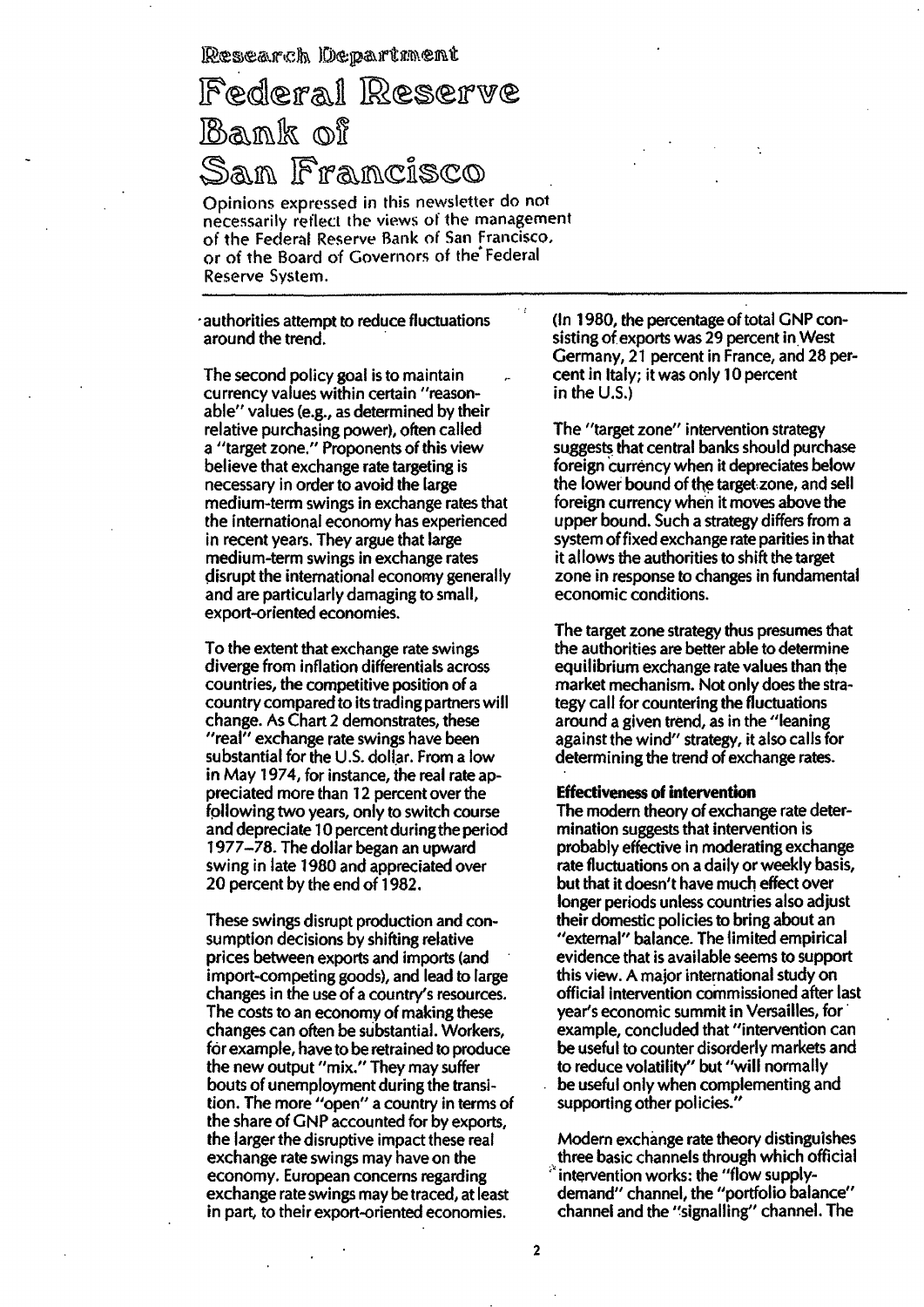

first refers to the immediate impact a purchase or sale of foreign currency by a central bank has on the exchange rate, as it changes the flow supply or demand for that currency. When the authorities buy foreign currency, for instance, they increase the flow demand for foreign currency and the currency will have a tendency to rise in value. Once the bank withdraws from exchange operations, however, flow demand is reduced and the currency may return to its original value.

Intervention may also influence exchange rates through a portfolio balance effect. To support the domestic currency, for example, a central bank may purchase domestic securities and pay for the acquisition by disposing of foreign securities.\* From the private sector's point of view, it has fewer domestic securities in its portfolio, and more foreign currency securities. Investors may not be indifferent about the mix of securities in their portfolios. If not, they will try to restore their portfolios by buying domestic securities and selling foreign securities. This shift of demand toward domestic securities at the expense of foreign securities means a capital inflow to the country, placing upward pressure on the domestic currency and causing it to appreciate. The empirical evidence suggests, however, that this effect is either small or variable in magnitude, and hence difficult to measure. This is not surprising as stocks of securities privately held are so large that limited intervention operations will only slightly change the composition of portfolios.

Finally, intervention may affect exchange rates if market participants believe that it signals a fundamental change in policy that would alter the future path of exchange rates. This effect, however, lasts only as long as market participants continue to believe that the "signal" is true, that is, that fundamental macroeconomic policies are changed to bring about external adjustment.

\*This analysis assumes that the central bank makes an offsetting open-market purchase of domestic securities to prevent the intervention from having monetary effects.



### Implications "

Both theory and empirical evidence suggest that official intervention may be effective when directed toward reducing short-term exchange rate fluctuations, but not longerrange values unless they are accompanied by fundamental policy changes. This is a serious shortcoming because medium-term (for example, over one year) swings in exchange rates probably have a much greater adverse economic effect than short-term· volatility. Moreover, firms and consumers affected by exchange rate variations can protect themselves against short-term exchange rate uncertainty by hedging their positions through the forward exchange market. This hedging involves costs but the evidence suggests they are not large,

It is much more difficult to hedge against the risks associated with medium-term movements that reflect "real" exchange rate changes and shifts in international competitive advantage. Firms engaged in international trade, for instance, often complain about the difficulties posed by these competitive shifts in making production and marketing decisions. In sum, undue emphasis appears to have been placed on short-term exchange rate volatility and risk when medium-term fluctuations probably impose greater real costs on society.

The industrial countries face a difficult choice. On the one hand, central bank intervention seems most effective in curbing short-term volatility, but this effectiveness has little utility because hedging allows private traders to protect themselves against all except the most extreme short-run fluctuations. On the other hand, intervention operations pursued independently of other policy changes have little effect on the medium-term fluctuations that are potentially most damaging to economies. Concern for the latter problem argues that the industrial countries should focus on coordinating their divergent macroeconomic policies.

Michael Hutchison

$$
\mathbb{E}\boxtimes\mathbb{D}\oplus\mathbb{F}\boxtimes\mathbb{W}\oplus\mathbb{K}\boxtimes\mathbb{F}\oplus\mathbb{H}
$$